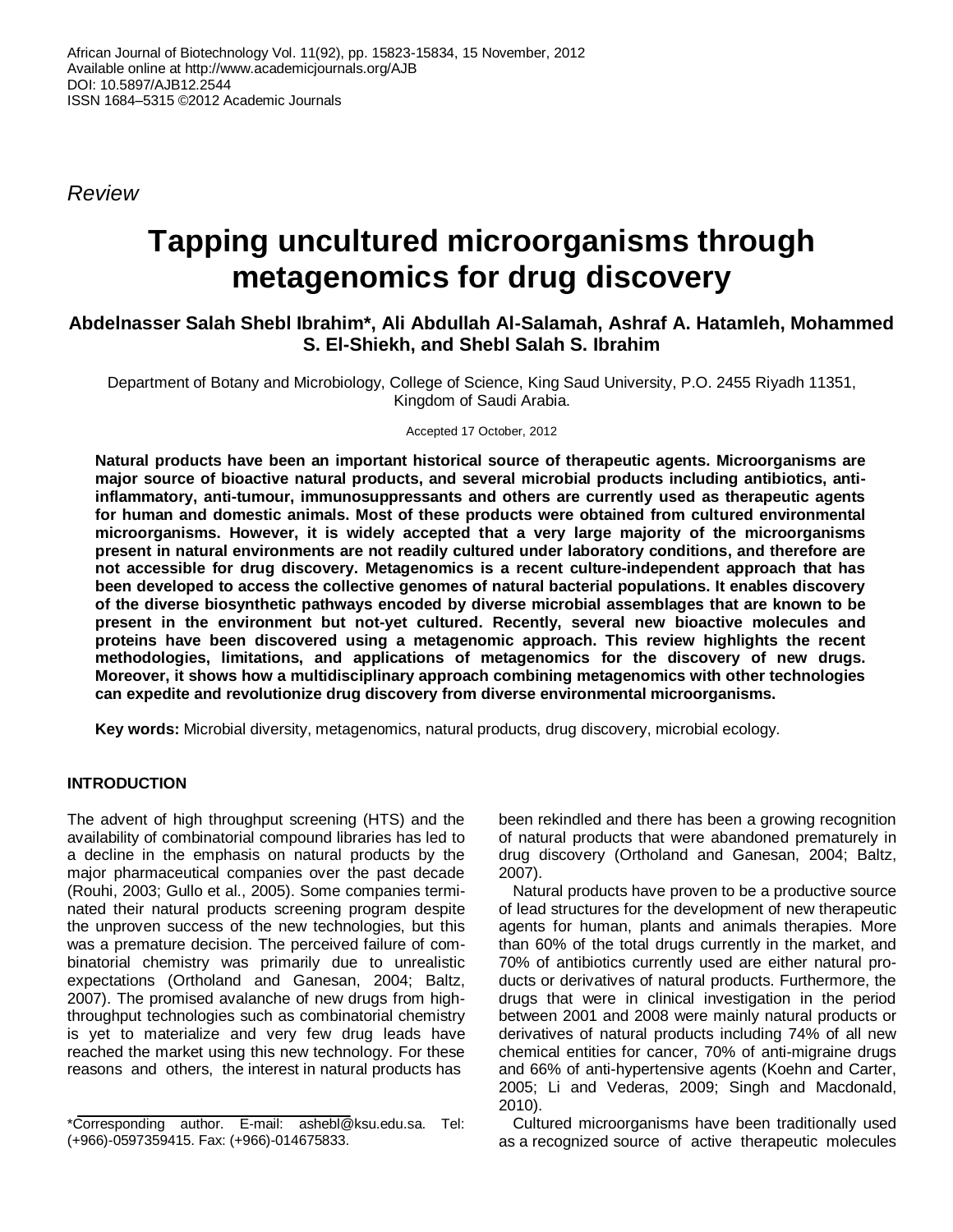

**Figure 1.** Cultivation-dependent approaches for drug discovery from microbial natural products (Pelaez, 2006).

with original chemical scaffolds. However, the originality of this biological resource has progressively dried up over the past decades, while the increasing request for novel active molecules arose from health care specialists to meet the unmet medical needs (Lefevre et al., 2008; Monier, et al., 2011). Metagenomics is a recent cultureindependent approach that has been developed to access the collective genomes of natural bacterial populations (Hirsch et al., 2010). Metagenomic approaches may be integrated into a suitable discovery platform, including high throughput assays targeting pathogenic bacteria and cancer cell lines (Van Lanen and Shen, 2006; Singh and Macdonald, 2010).

#### **CULTIVATION-DEPENDENT APPROACHES FOR DRUG DISCOVERY**

Competition for survival among microbes and environmental stress have driven the evolution of defense, attack and signaling diversity, resulting in chemical and biological diversity and potential new drugs. Therefore, microorganisms isolated from the natural environment are an amazing resource of diverse drugs (Singh and Macdonald, 2010). The diversity of environmental microorgani-sms has been exploited for many years based on the cultivation and isolation of microbial species. Figure 1 demonstrates the process of drug discovery from micro-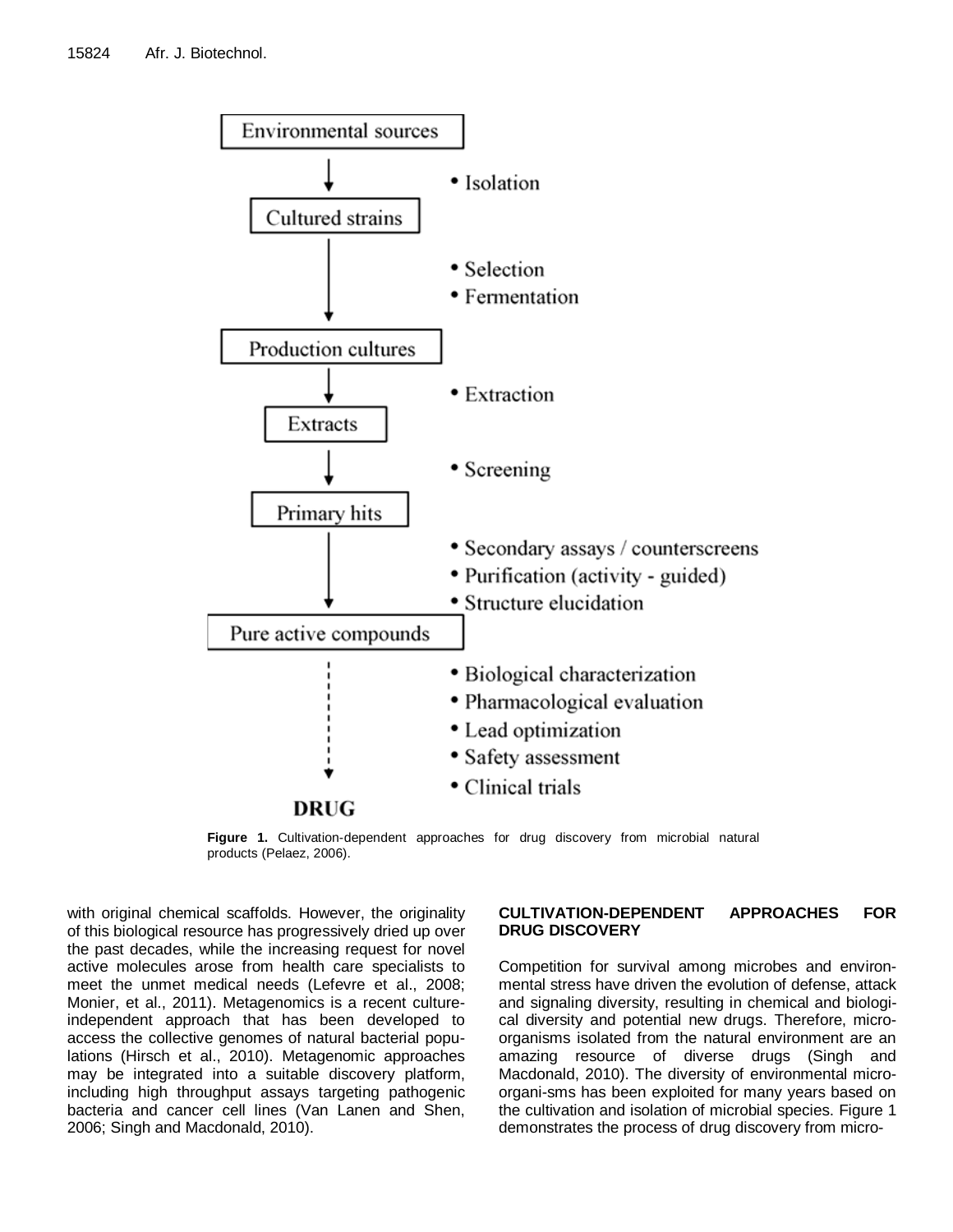

**Figure 2.** Chemical structures of lipoamides A–C (n = 3: lipoamide A;  $n = 4$ : lipoamide B and  $n = 5$ : lipoamide C).

bial natural products using a cultivation-dependent approach (Pelaez, 2006). Several bioactive compounds and drugs were discovered using such approach. Wang et al. (2006) reported the discovery of plastencimycin, a Grampositive broad-spectrum antibiotic found after isolation of 83,000 cultivable strains. The corresponding author of this review and others has recently reported the discovery of new antimicrobial small compounds from marine bacteria using a cultivation-dependent approach (Berrue et al., 2009). Marine bacteria isolated were screened from sediment samples collected in the Bahamas for antimicrobial activity and identified a new *Bacillus pumilus*  SP21 strain. A bioassay-guided fractionation of the culture supernatant led to isolation of three new active small compounds named lipoamides A–C (Figure 2). The antimicrobial activity of each compound was evaluated against a panel of pathogens, and showed a promising activity against several pathogens including methicillinresistant *Staphylococcus aureus* (MRSA), (Berrue et al., 2009). The new compounds were purified from *B. pumilus* SP21 isolated from sediment samples collected in the Bahamas. Lipoamides A–C possesses an activity against several pathogens including MRSA (Berrue, et al., 2009).

However, the number of strains that have been isolated till date is negligible compared to the estimated number of existing bacterial taxa, which are estimated at between  $10^7$  and  $10^9$  (Schloss and Handelsman, 2004; Mocali and Benedetti; 2010). This situation has been explained through several molecular ecology studies, which have demonstrated that more than 99% of environmental bacteria are not readily cultivated with classically used culture methods. It has been estimated that less than 0.3% of soil bacteria can be cultured in the laboratory using a single medium type, and this fraction reduces to 0.00001% for water associated microorganisms (Amann et al. 1995; Oren, 2004; Abulencia et al., 2006; Schloss and Handelsman, 2004; Mocali and Benedetti; 2010). This huge reservoir of previously uncultured microorganisms had remained unknown and untapped until the recent development and combination of molecular ecology and molecular biology, which gave rise to a new approach called ''metagenomics'' (Gillespie et al., 2002; Rouhi, 2003, Schloss and Handelsman, 2004; Gullo et al., 2005; Hirsch et al., 2010; Monier et al., 2011).

#### **METAGENOMICS VERSUS DRUG DISCOVERY**

Metagenomic was initially developed as a fundamental research technology for investigation of bacterial population ecology. However, recent improvements and automation of the key steps in a metagenomic approach, including DNA extraction to functional and molecular screens have turned this innovative approach into a valuable discovery tool for the pharmaceutical industries (Banik and Brady, 2010; Fernandez-Arrojo et al., 2010). Drug discovery using a metagenomic approach begins with extraction of genomic DNA from environmental samples without the need for culturing. The DNA is then partially digested or fragmented, ligated into a suitable vector (e.g., fosmid or bacterial artificial chromosome (BAC)) and then transformed into a bacterial host (such as *Escherichia coli* or other) to generate a metagenomic library (Hirsch et al., 2010). These environmental DNAbased methods do not rely on isolation and cultivation of single microorganisms and thus reduce the cultivation bias (Daniel, 2004). A metagenomic library can then be used to study the structural and functional diversity of a microbial assemblage by DNA sequencing or to search for new products based on sequence mining or functional expression (Figure 3), (Daniel, 2004; Singh and Macdonald 2010; Mocali and Benedetti, 2010). Environmental DNA is extracted by direct or indirect lysis of cells from soil particles. Then, recovered DNA is purified, partially digested and ligated into the cloning vector which is introduced into a suitable host cell. The cloning library can be screened for specific functions or sequences (Mocali and Benedetti, 2010).

#### **Extraction of environmental DNA**

The initial extraction of genomic DNA from environmental samples is of fundamental importance if representative clone libraries and sequence information are to be obtained (Bertrand et al., 2005). High-quality DNA that has not been fragmented is needed since high-molecular weight DNA is desirable because biosynthetic gene clusters encoding antimicrobial and other compounds of industrial interest typically range from 30 to 100 kb (Singh and Macdonald, 2010). Two strategies are routinely used for metagenomic DNA extraction. The first involves direct *in situ* lysis of microbes from the environmental samples, using freezing and thawing or other lysis methods (Zhou et al., 1996; Lefevre et al., 2008). Although this method is rapid and efficient, it does not discriminate between genetic materials of bacterial, archaeal or eukaryotic origin (Roose-Amsaleg et al., 2001). This method, therefore, usually leads to metagenomic DNA libraries that contain a high proportion of unwanted sequences, and hence reduces the screening efficiency of these libraries. Moreover, humic acid, which is usually co-extracted in this direct lysis method, can cause inhibition of further DNA manipulation (Tsai and Olson, 1992; Robe et al.,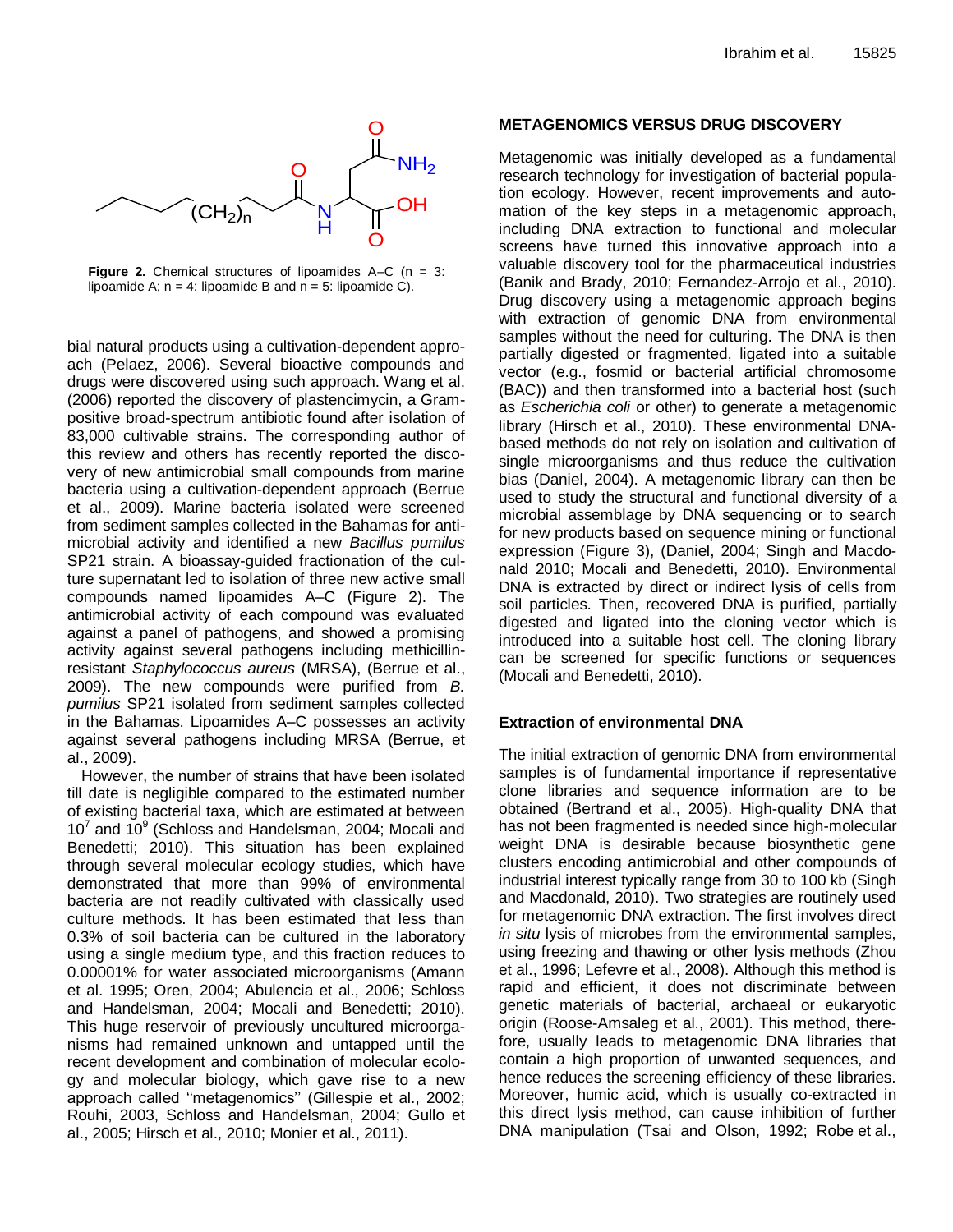

**Figure 3.** General scheme of the metagenomic approach.

2003; Cowan et al., 2005; Lefevre et al., 2008). Alternatively, an indirect extraction method can be used in which bacterial cells are first separated from the environmental samples before lysis. This approach can overcome problems associated with the direct lysis approach such as the co-extraction of humic substances, interfering contaminant DNA and, hence, it increases the efficiency of subsequent screening (Robe et al., 2003; Singh and Macdonald, 2010). Other methods for environmental DNA extraction include whole-genome amplification (Bodelier et al., 2009) and multiple displacement amplification (Abulencia et al., 2006 and 2008) that can be used in some circumstances when the DNA yield is very low. However, it remains clear that better extraction efficiencies need to be developed for the recovery of goodquality DNA from difficult samples, such as high humic content soils or low nutrient environments (Yun et al., 2004; Singh and Macdonald, 2010).

## **Genetic diversity in metagenomic libraries**

Size fractionation of the metagenomic DNA has a major

influence on the screening throughput of metagenomic libraries. Thus, recovery of metagenomic DNA material of high quality and high molecular size is a key step for successful discovery of new metabolite pathways. These complete pathways are fundamental for the majority of metabolite pathways that require several genes for their functional expression. Nevertheless, the generation of large inserts also can lead to a decrease in the statistical population of clones to be tested (Lefevre et al., 2007 and 2008). Metagenomic libraries of more than 150,000 clones can be routinely obtained with standardized insert sizes ranging from 40 to 50 kb using fosmid vectors (Torsvik et al., 2002). Such libraries are considered as a partial representation of the actual genetic diversity of an environmental sample. Results from molecular ecology studies have demonstrated that the initial bacterial diversity contained in a soil sample, for instance, is very important that at least two million such clones would be necessary to statistically consider that all the initial genomes have been included in a metagenomic library (Ginolhac et al., 2004; Lefevre et al., 2008). However, the actual diversity of sequences obtained in a metagenomic library is much higher than that obtained using gene discovery technologies. For instance, bioinformatic analysis of 44 clones randomly chosen among 139 genes encoding polyketide synthase genes recovered from a soil-derived metagenomic library has shown that no clone has a similarity level higher than 67% with all the existing gene databases (Figure 4), (Pettit, 2004; Lefevre et al., 2008).

## **Selection of the environmental samples**

Bioactive compounds that can be discovered using a metagenomic approach directly depend on the microorganisms present in the environmental samples. Hence, it is important that the environmental samples used for metagenomics should be targeted from particular sites to increase the success rate (Wang et al., 2006; Lefevre et al., 2008). For example, if the target is an anti-tumour drug, screening of metagenomes from marine systems should be targeted because terrestrial samples show a low anti-tumour potential (0.01%) compared to those from marine systems (1%) (Pettit, 2004). Similarly, if a drug for detoxification is the target, samples with prior exposure to such toxicant might substantially increase the hit rate (Ginolhac et al., 2004; Singh, 2009).

Several environments have been prospected through metagenomic approaches; including a recent study of the human digestive system (Borruel et al., 2002; Manichanh et al., 2006). This biological niche was very poorly studied previously due to constraints related to the nature of this ecosystem, its difficult accessibility and the physiological specificities of the intestinal microbiota, such as the obligatory anaerobia (Lefevre et al., 2008). However, it was shown using molecular approaches that primary deterioration of human fecal microbiota composition is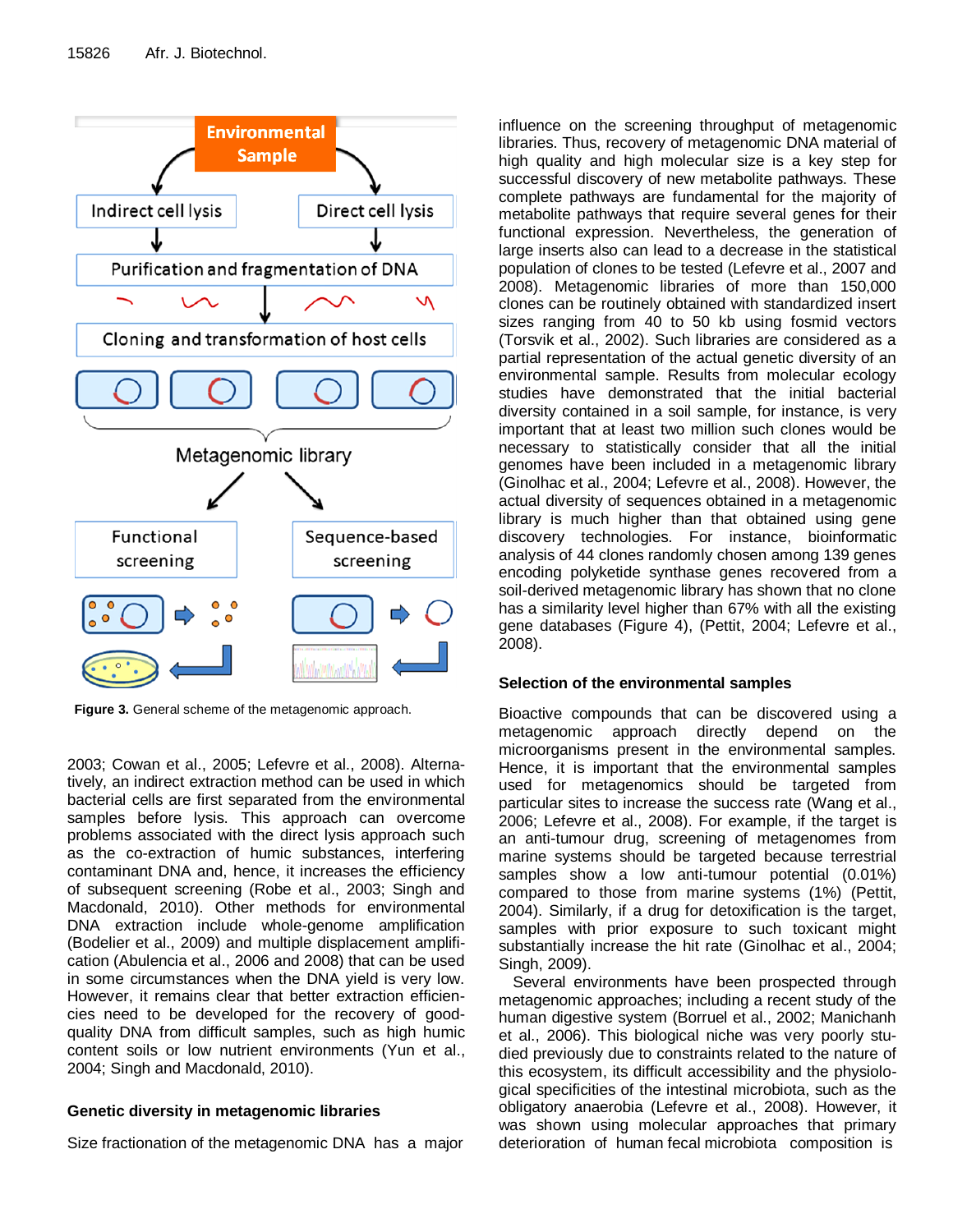

**Figure 4.** Phylogenetic tree created with sequences of the ketosynthase domain of 46 soil-derived metagenomic clones compared with public ketosynthase domains (in blue and red, metagenomic PKS (Ginolhac et al., 2004; Lefevre et al., 2008).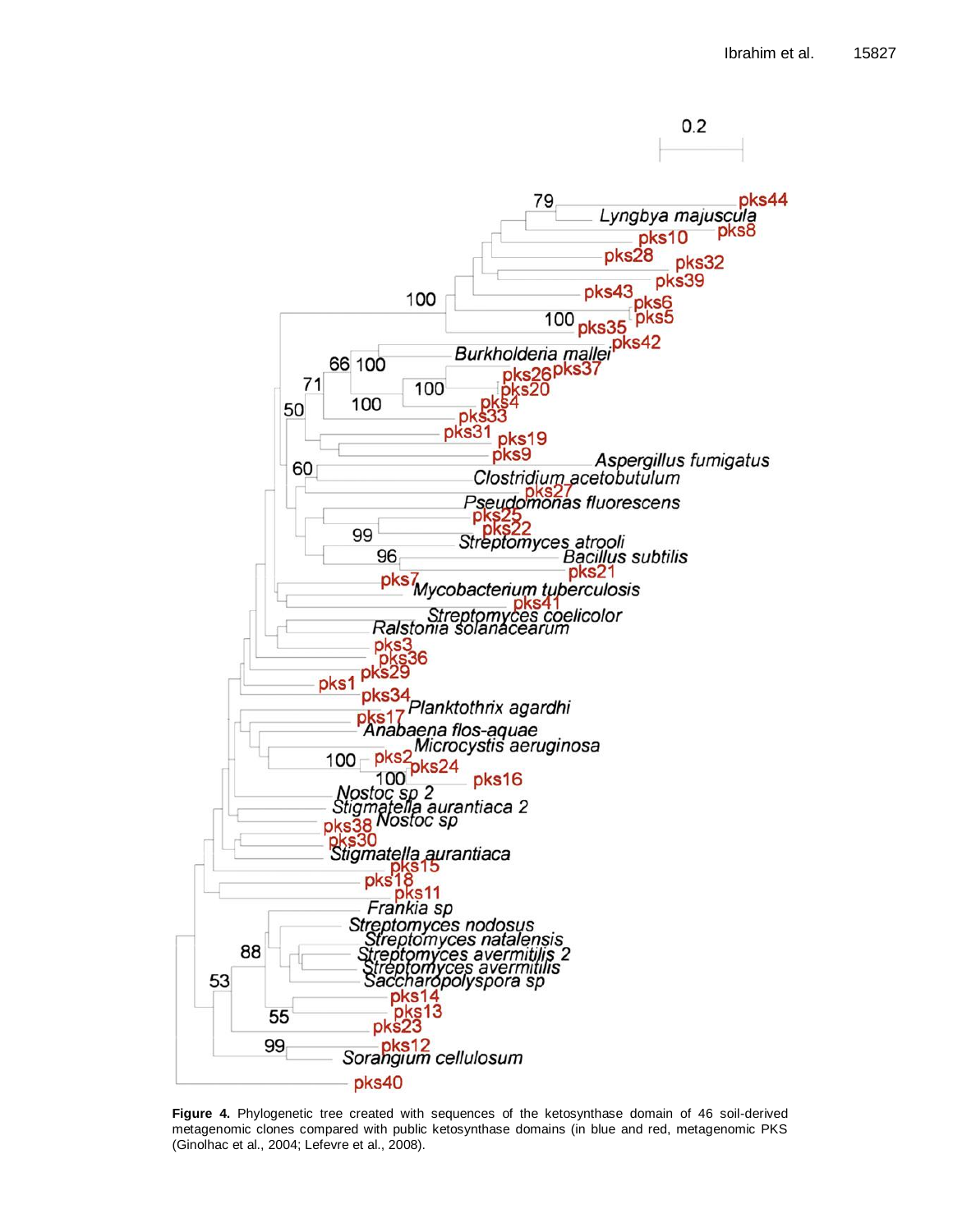associated with Crohn's disease (Manichanh et al., 2006). Gut bacteria have been demonstrated to have a central role in the pathogenesis of Crohn's disease and colon cancer (Martin et al., 2004), down regulation of production of tumor necrosis factor (TNF)-alpha (a major cytokines in the mucosal interface) (Borruel et al., 2002), while others may drastically increase the incidence of cancer (Chu et al., 2004), production of activators of protein kinase C, which is involved in the regulation of colonic mucosal proliferation (Vulevic et al., 2004). Therefore, natural interactions between microbes and cells in several specific environments like the human digestive system, skin and vaginal mucosa are particularly promising environments for identification of new bioactive molecules, using appropriate discovery technologies such as metagenomics (Lefevre et al., 2008; Li et al., 2009). In addition, uncultured microorganisms that adapt to live in inhospitable environments such as deep sea hydrothermal vents, the Dead Sea, the Antarctic, alkaline lakes, and volcano soils are considered as a potential source of new chemical entities, and can be tapped using a metagenomic approach (Horikoshi, 1999; Kerkhof and Goodman; 2009; Horikoshi et al., 2011).

#### **Construction and expression of metagenomic libraries**

The vectors used in construction of metagenomic libraries have significant impact on the efficiency of the libraries. Plasmid-based vectors are the first choice for small DNA fragments (0.5 to 5 kbp). However, to target entire functional operons or complete pathways, it is desirable to clone larger fragments (>35 kbp) in cosmid or fosmid (both 35 to 45 kbp) vectors or to use BAC vectors (typically 100 kbp). However, because cosmid libraries can be unstable in maintaining prokaryotic or eukaryotic inserts, fosmid vectors are sometimes preferred (Daniel et al., 2004; Long et al., 2005; Bodelier et al., 2009; Singh and Macdonald, 2010). Expression within a heterologous host is another important parameter affecting the efficiency of the metagenomic libraries. *E. coli* is a convenient expression host because of the relative ease of transformation and genetic manipulations, and it is commonly used in industrial fermentations (Gillespie et al., 2002; Knietsch et al., 2003). Other hosts include *Streptomyces* spp., *Pseudomonas* spp. and *Bacillus* spp. (Martinez et al., 2004; Richard et al., 2004). *Streptomyces* spp. genomes synthesize a considerable amount of secondary metabolites and, thus, provide a surrogate organism capable of providing secondary metabolites precursors without the need for further genetic manipulation. Hence, *Streptomyces* spp. are particularly suitable hosts for the detection of new secondary metabolites (Mocali and Benedetti, 2010). However, these alternatives hosts are slow growing in comparison to *E. coli*, which has hampered their application in fermentation

industries. Therefore, further improvements in expression vectors and expression in surrogate organisms need to be addressed on a priority basis to increase the hit rate for new products from the metagenomic libraries and natural product production at the industrial scale (Singh and Macdonald, 2010).

#### **Screening of metagenomic libraries**

For identification of clones in the metagenomic libraries that produce bioactive metabolites, both expressiondependent (functional) and sequence-based (homology) screening strategies have been used (Kerkhof and Goodman, 2009; Banik and Brady, 2010; Monier et al., 2011). In functional metagenomic studies, DNA libraries are screened in high-throughput assays designed to identify clones that have phenotypes traditionally associated with the production of small bioactive molecules, while in homology-based studies, libraries are probed to identify clones that contain conserved sequences traditionally associated with secondary metabolite biosynthesis. Hits identified in these initial high-throughput assays are subsequently examined for the ability to confer the production of small molecules to model cultured heterologous hosts (Van Lanen and Shen, 2006; Sing, 2009; Singh and Macdonald, 2010)

## *Functional metagenomic library screening strategy*

Direct recombinant expression is the first choice for detecting bioactive secondary metabolites expressed in metagenomic libraries. Each recombinant *E. coli* clone is cultivated in 96-well or 384-well plates and tested for its ability to express an active metabolite compared to the non-transformed reference *E. coli* strain. High-throughput anti-infection assays can be run by spotting *E. coli* recombinant clones on a *Bacillus* spp.-seeded agar plates and appearance of the growth inhibition halo around the positive clones can be detected using automated image analysis of each plate (Figure 5) (Lamprecht et al., 2007; Lefevre et al., 2008). Other tests like anti-proliferative or anti-inflammatory bioassays can be achieved by preparing an extract from each *E. coli* recombinant clone. Then, each extract is tested using classical cell-based assays like cancer cell lines or inflammation reporter cell lines to test its potential activity versus reference compounds (Lamprecht et al., 2007; Lefevre et al., 2008). Using such approach, Gloux et al. (2007) were able to identify new compounds with modulatory activity toward a colon cancer cell line, from clones derived from a gut microbiome.

A variety of new long-chain N-acylated amines (1), as well as a new isonitrile functionalized indole antibiotic (2), were identified by isolation of clone-specific metabolites produced by antibacterially active clones that were screened using top agar overlay assays (Figure 6), (Brady and Clardy, 2000 and 2005). Other small molecule antibiotics have also been detected by examining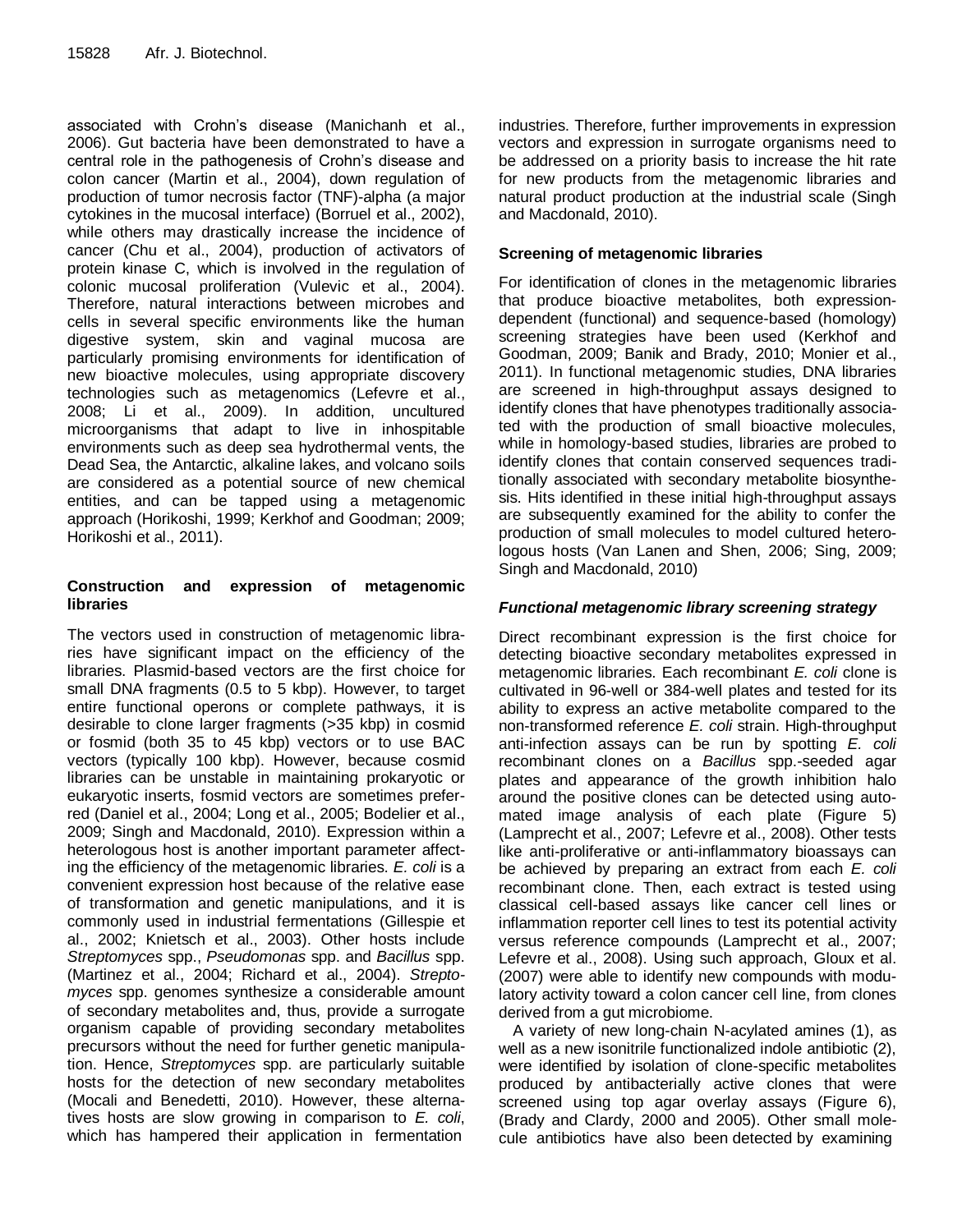

**Figure 5.** Functional screening of metagenomic libraries for new active metabolites (Lamprecht et al., 2007; Lefevre et al., 2008).

pigmented DNA clones, as well as through the direct examination of culture broth extracts from randomly selected clones. Bioactive compounds identified from these types of studies include the antibacterially active pigments violacein, indigo (three) and the turbomycins (four), all recovered from soil libraries, as well as the known cyclic peptides patellamide D (five) and nocardamine (six), isolated from marine sponge and soil libraries, respectively (Wang et al., 2000; Brady et al., 2000; MacNeil et al., 2001; Gillespie et al., 2002; Lim et al., 2005; Long et al., 2005; Banik and Brady, 2010).

Most functional metagenomic studies focused on small molecule discovery have been carried out in *E. coli*. However, it is unlikely that all of the biosynthetic diversity present in an environmental sample can be functionally accessed using a single heterologous host cell. A computational analysis of promoters and ribosomal binding sites of various sequenced bacteria has indicated that only 40% of the enzymatic activities present within a typical metagenomic sample could be accessed using *E. coli* as a heterologous host (Gabor et al., 2004). Thus, vector– host pairs that allow for the introduction and screening of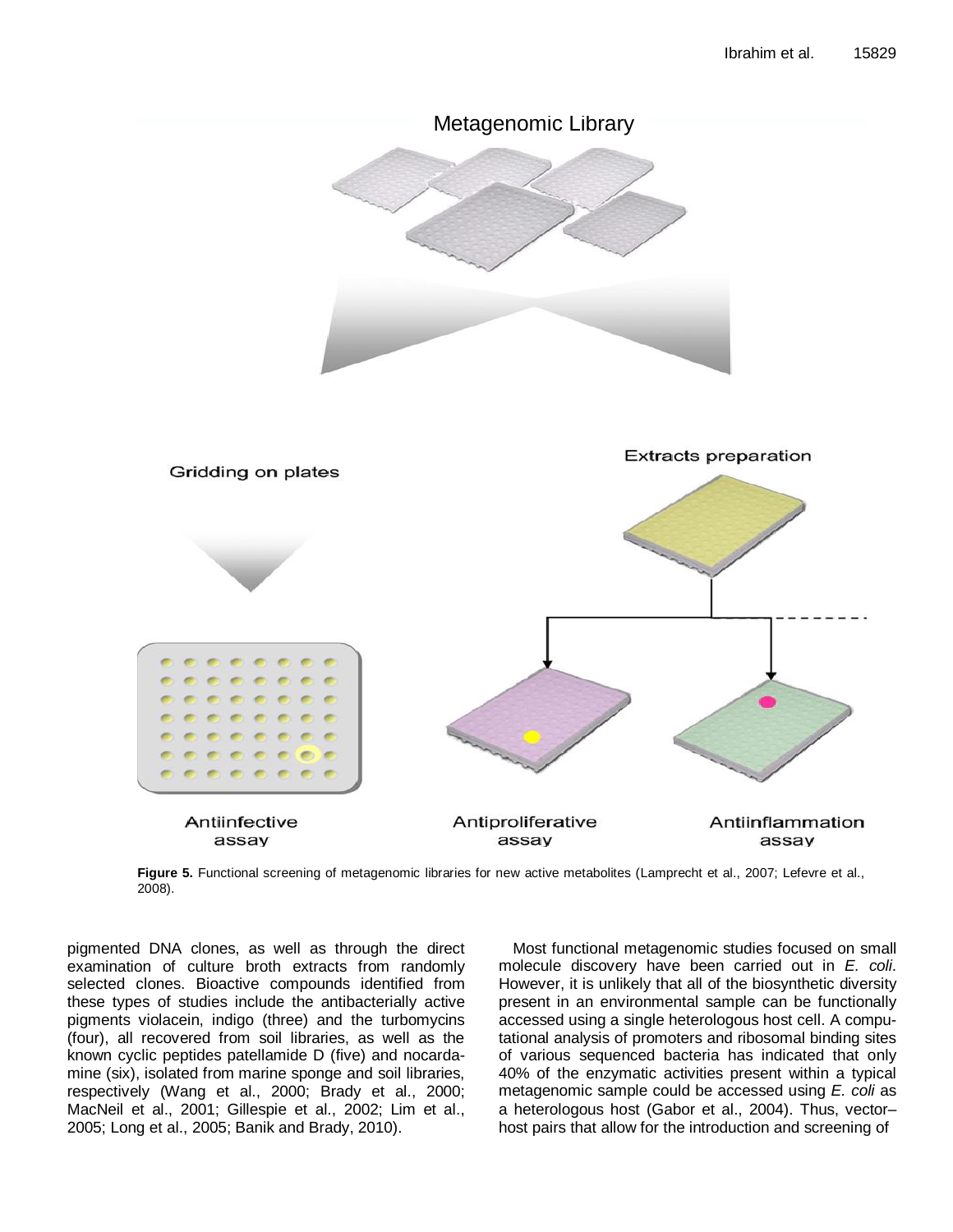

**Figure 6.** Representative natural products that were discovered using functional metagenomic library screening strategy. 1, N-acyltyrosine; 2, isocyanide functionalized indole; 3, indigo; 4, turbomycin A; 5, cyanobactinpatellamide D; 6, nocardamine and cyanobactin patellamide A (Banik and Brady, 2010).

metagenomic libraries in diverse bacteria have the potential to expand the number and type of bioactive compounds that can be discovered from metagenomic analysis (Aakvik et al., 2009; Craig et al., 2009 and 2010).

#### *Sequence-based metagenomic library screening*

Sequence-based strategies or sequence mining includes sequencing of inserts in the whole metagenomic library (or without prior cloning) to identify clones that contain conserved sequences traditionally associated with secondary metabolite biosynthesis. It is advantageous in that, it does not rely on heterologous expression (Singh and Macdonald, 2010). Recent development of automated and high-throughput sequencing technologies and bioinformatics have enabled sequencing of entire clone libraries in short time periods at reasonable cost (Wang et al., 2006). When the entire metagenome sequence is available, searches for particular functions or proteins can be targeted by analysis of the sequence data, and once putative homologous sequences are detected, exact sequence determination and expression of genes can be achieved by polymerase chain reaction (PCR) amplification and expression in suitable host cells (Gullo et al., 2005; Lefevre et al., 2007 and 2008; Singh and Macdonald, 2010). This approach has enhanced the discovery of several novel products including antibiotics and other therapeutic agents via detection of open reading frames (ORF) with sequence homology to known functions. For example several multigenic pathways responsible for synthesis of the antibiotic violacein have been successfully isolated using this approach (Brady and Clardy, 2005; Yang et al., 2009). Piel (2002) reported recovery of the biosynthetic gene cluster for pederin (an anticancer agent originally isolated from the beetle *Paederus fuscipes*) from a beetle-derived metagenomic library, and was shown to originate from an uncultured symbiotic Pseudomonad. Since the pederin-like structures onnamide and psymberin (seven) (Figure 7), had also been isolated from marine sponge extracts, it was hypothesized that these molecules might originate from bacterial symbionts rather than the sponge (Piel, 2002; Fisch et al., 2009; Banik and Brady, 2010; Craig et al., 2010). Zimmermann et al. (2009) recently reported the use of a recombinant O-methyltransferase, PedO, from the pederin biosynthetic gene cluster to site-specifically methylate mycalamide A, resulting in the production of a derivative (eight) that exhibits enhanced antitumor activity (Figure 7). Biosynthetic gene clusters for a number of patellamides, cytotoxic cyclic peptides originally isolated from sponge extracts (five and nine), were identified from a metagenomic library constructed from uncultured cyano-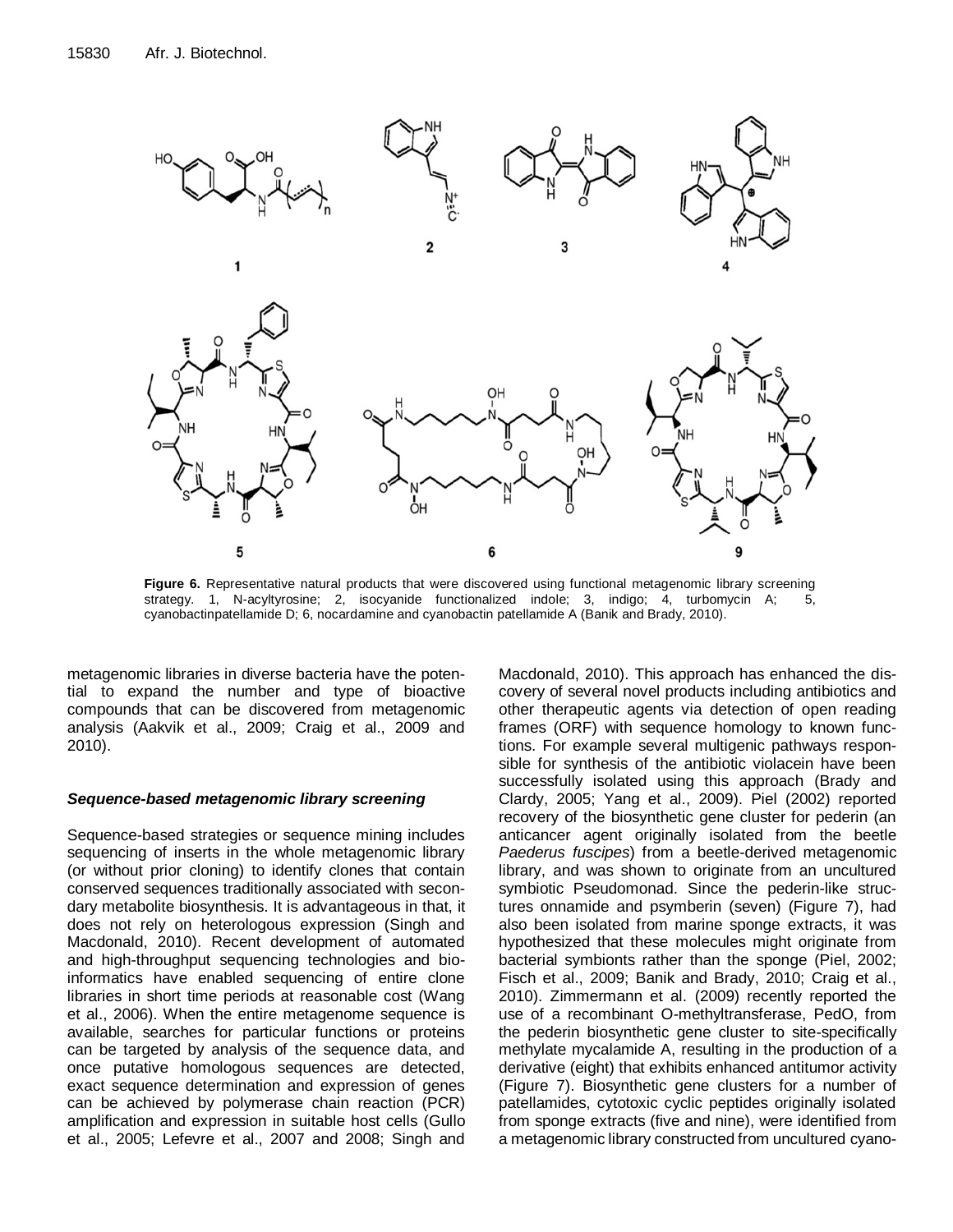

**Figure 7.** Natural product families that have been discovered using a sequence-based metagenomic library screening strategy. 7, Psymberin; 8, methylated mycalamide A; 10, glycopeptides; 11, patellamides; 12, microviridins.

bacterial symbionts associated with marine Didemnidae sponges (Figure 6) (Schmidt et al., 2005). Recently, Banik and Brady (2008) screened a soil DNA cosmid library for clones containing genes associated with the biosynthesis of teicoplanin-and vancomycin-like glycolpeptides antibiotic and were able to identify a new glycolpeptide biosynthetic cluster that contains unique genes encoding three sulfotransferases. Using the teicoplanin aglycone as a substrate, seven new anionic glycopeptide congeners (10) were generated *in vitro* using the metagenomic DNA-derived sulfotransferases (Figure 7) (Banik and Brady, 2008 and 2010). The cyanobactin and microviridin precursor peptide diversity found in metagenomic studies is displayed on patellamide A and microviridin B, respectively (Banik and Brady, 2010).

The Schmidt group recently reported the PCR amplification of 30 genes encoding novel patellamide-like precursor peptides from uncultured *Prochloron* spp. Symbionts living in consortia with marine sponges (11), (Figure 7) (Schmidt et al., 2009). In another PCR-based study, Ziemert et al. (2010) was able to identify 15 new variants of the gene that encodes for the precursor to the microviridin peptide (12), an important protease inhibitor, using DNA isolated from uncultured freshwater cyanobacteria of the genera *Microcystis* (Figure 7).

Despite such success in some cases using direct sequencing of clone libraries, it remains costly because a large number of clones need to be screened. Current estimates suggest that millions of clones would be needed to access all of the genomes present within some environmental samples (Henne et al., 2000; Ginolhac et al., 2004). Furthermore, although this approach is not dependent on expression, it relies on the design of probes based on available databases derived from already known genes and, hence, it is unlikely to discover novel bioactive metabolites using such an approach (Singh and Macdonald, 2010; Banik and Brady, 2010).

#### **INTEGRATION OF METAGENOMICS WITH OTHER EMERGING TECHNOLOGIES**

Recently, Beloqui et al. (2009) presented a new sensitive metabolite array, called the "reactome array". This approach reports the direct isolation of enzymes from environ-mental samples without the need for culturing or creating metagenomic libraries. Here, the substrate is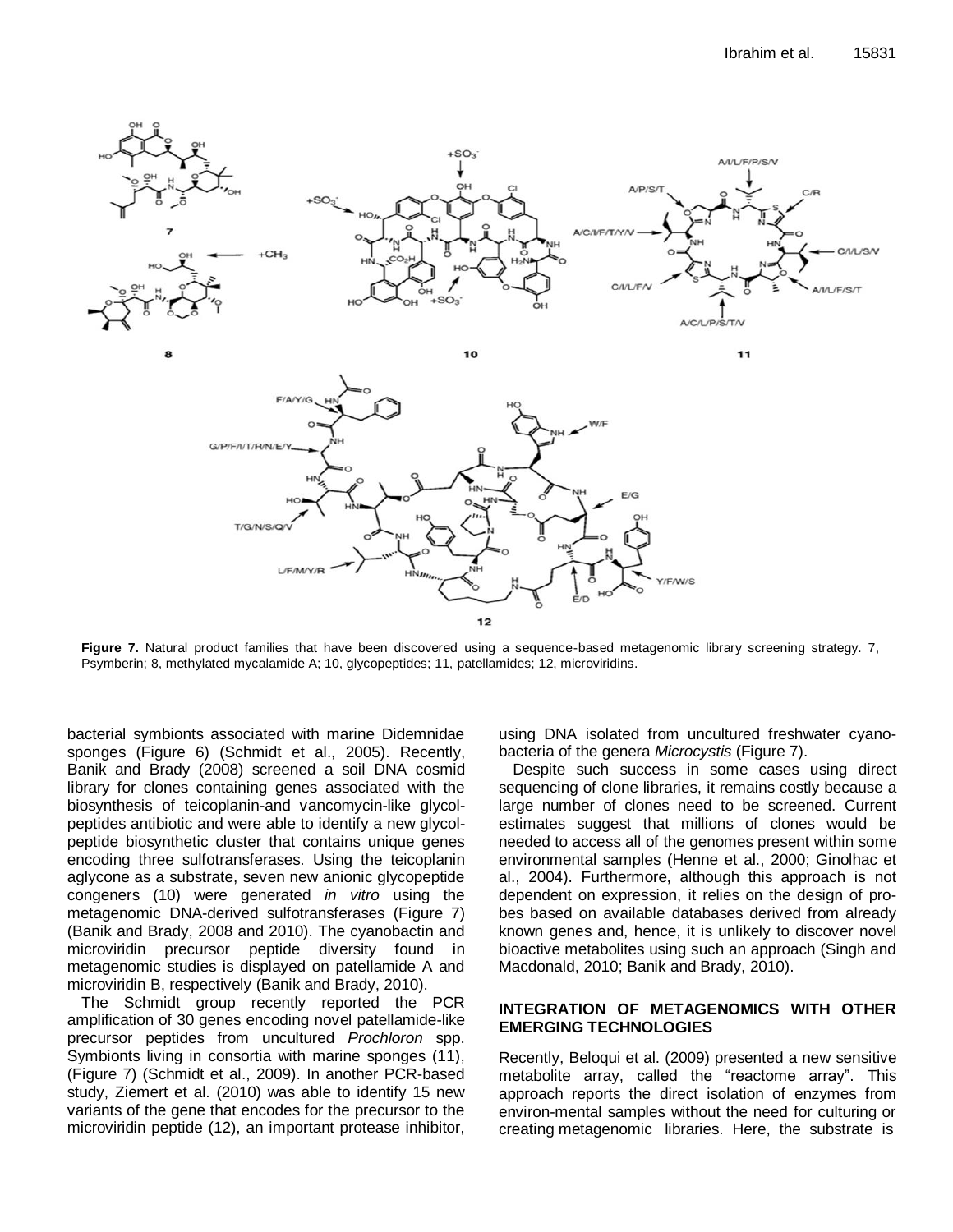

**Figure 8.** The reactome strategy. The process initially involves three linked molecules: the enzyme substrate-metabolite, the quenched dye (Cy3) and the linker.

linked with a dye and the degradation of a compound is recorded with concomitant release of the dye signal. The enzyme responsible for degradation is captured on nanoparticles coated with the cognate metabolite (Figure 8). Potentially a metagenomic approach could be combined with a reactome array as a novel method to discover novel products. For example, where heterologous expression of gene is a problem but metagenomic sequence analysis suggests the presence of novel microbial products in a particular environmental sample, a reactome array could be used to directly capture that particular protein. Conver-sely, if a reactome array suggests the presence of a parti-cular protein in an environmental sample but the quantity of the product being an issue, protein sequencing can be done to discover the amino acid composition, which can be used to design PCR primers for amplification of the target gene for subsequent cloning and expression in a surrogate host (Beloqui et al., 2009; Mocali and Benedetti, 2010).

The substrate-metabolite is linked to the quencher through a labile nitrogen bond and both are anchored to the Co(II)-containing poly(A) linker by hystidine tags. Enzymatic recognition of the substrate induces a reaction which causes a chemical change and rupture of the labile bond with the release of quenched dye. The consequent release of the reaction product exposes the active cobalt cation that ligates and immobilizes the enzyme on the glass support (array spot). The released dye is no longer quenched and gives a fluorescent signal (Beloqui et al., 2009; Mocali and Benedetti, 2010).

#### **CONCLUSION AND FUTURE PROSPECTS**

The huge potential of metagenomics to access environ-

mental microbial diversity, the widest biodiversity on the entire planet, could be a great resource for natural products and drug discovery. Industrialization of this mature technology now offers great opportunities to pharmaceutical companies to enable access to the untapped reservoir of secondary metabolites from previously uncultured bacteria and to converts this genetic diversity into new sources of bioactive molecules and novel chemical entities. Metagenomics also enables detection of new molecules from already known clusters of active compounds, and production of the discovered compounds in well characterized heterologous hosts. Finally, a metagenomic strategy can provide an efficient tool for identifying and following new diseases markers among human microbiomes (Lefevre et al., 2007 and 2008). The discovery of bioactive small molecules using metagenomic methods will undoubtedly benefit greatly from future advances in sequencing technology that allow for the comprehensive sequencing of complex microbiomes, as well as from increasing our understanding of the expression barriers encountered by foreign DNA in model laboratory grown bacterial hosts. Although only a small number of compounds have been characterized to date using culture-independent methods, these initial studies indicate that as-yet-uncultured bacteria are likely to be rich sources of previously unstudied biologically active small molecules.

#### **ACKNOWLEDGEMENT**

The authors extend their appreciation to the Deanship of Scientific Research at King Saud University for funding the work through the research group project No RGPVPP-045.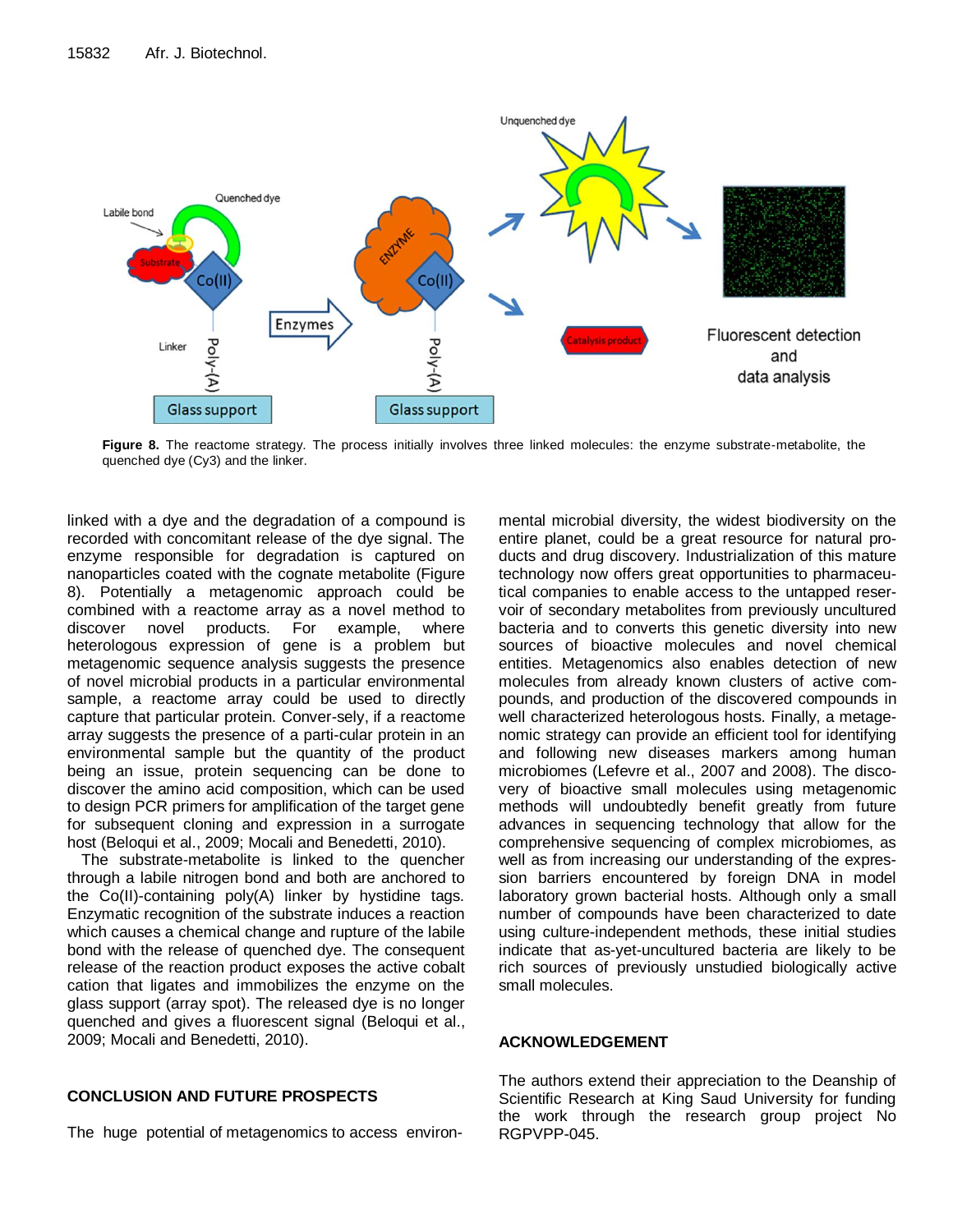#### **REFERENCES**

- Aakvik T, Degnes KF, Dahlsrud R, Schmidt F, Dam R, Yu L, Volker U, Ellingsen TE, Valla S (2009). A plasmid RK2-based broadhost-range cloning vector useful for transfer of metagenomic libraries to a variety of bacterial species. FEMS Microbiol. Lett. 296:149-158.
- Abulencia CB, Wyborski DL, Garcia JA, Podar M, Chen W, Chang SH, Chang HW, Watson D, Brodie EL, Hazen HC, Keller M (2006). Environmental whole-genome amplification to access microbial populations in contaminated sediments. Appl. Environ. Microbiol. 72:3291-3301.
- Abulencia CB, Wyborski DL, Garcia JA, Podar M, Chen W, Chang SH, Chang HW, Watson D (2008). Environmental whole-genome amplification to access microbial populations in contaminated sediments. Appl. Environ. Microbiol. 72(5):3291-3301.
- Amann RI, Ludwig W, Schleifer KH (1995). Phylogenetic identification and in-situ detection of individual microbial-cells without cultivation. Microbiol. Rev. 59:143-169.
- Baltz RH (2007). Antimicrobials from Actinomycetes: Back to the Future. Microbe 2(3):125-132.
- Banik JJ, Brady SF (2008). Cloning and characterization of new glycopeptide gene clusters found in an environmental DNA megalibrary. Proc. Natl. Acad. Sci. USA. 105:17273-17277.
- Banik JJ, Brady SF (2010). Recent application of metagenomic approaches toward the discovery of antimicrobials and other bioactive small molecules. Curr. Opin. Microbiol. 13:603-609.
- Beloqui A, Guazzaroni ME, Pazos F, Vieites JV, Godoy M, Golyshina OV, Chernikova, TN, Waliczek A (2009). Reactome array: forging a link between metabolome and genome. Science 326:252-257.
- Berrue F, Ibrahim AS, Boland P, Kerr RG (2009). Newly isolated marine *Bacillus pumilus* (SP21): A source of novel lipoamides and other antimicrobial agents. Pure Appl. Chem. 81(6):1027-1031.
- Bertrand H, Poly F, Van VT, Lombard N, Nalin R, Vogel TM, Simonet P (2005). High molecular weight DNA recovery from soils prerequisite for biotechnological metagenomic library construction. J. Microbiol. Methods 62:1-11.
- Bodelier P, Kamst M, Meima-Franke M, Stralis-Pavese N, Bodrossy L. (2009). Whole community genome amplification (WCGA) leads to compositional bias in methane-oxidizing communities as assessed by pmoA-based microarray analyses and QPCR. Environ. Microbiol. Rep. 1:434-441.
- Borruel N, Carol M, Casellas F, Antolin M, de Lara F, Espin E, Naval J, Guarner F, Malagelada JR (2002). Increased mucosal tumor necrosis factor alpha production in Crohn's disease can be down regulated ex *vivo* by probiotic bacteria. Gut 51:659-664.
- Brady SF, Clardy J (2000). Long-chain N-acyl amino acid antibiotics isolated from heterologously expressed environmental DNA. J. Am. Chem. Soc. 122:12903-12904.
- Brady SF, Clardy, J (2005). Cloning and heterologous expression of isocyanide biosynthetic genes from environmental DNA. Angew Chem Int. Ed Engl. 44:7063-7065.
- Chu FF, Esworthy RS, Chu PG, Longmate JA, Huycke MM, Wilczynski S, Doroshow JH (2004). Bacteria-induced intestinal cancer in mice with disrupted Gpx1 and Gpx2 genes. Cancer Res. 64:962-968.
- Cowan D, [Meyer Q,](http://www.ncbi.nlm.nih.gov/pubmed?term=%22Meyer%20Q%22%5BAuthor%5D) [Stafford W,](http://www.ncbi.nlm.nih.gov/pubmed?term=%22Stafford%20W%22%5BAuthor%5D) [Muyanga S,](http://www.ncbi.nlm.nih.gov/pubmed?term=%22Muyanga%20S%22%5BAuthor%5D) [Cameron R,](http://www.ncbi.nlm.nih.gov/pubmed?term=%22Cameron%20R%22%5BAuthor%5D) [Wittwer P](http://www.ncbi.nlm.nih.gov/pubmed?term=%22Wittwer%20P%22%5BAuthor%5D) (2005). Metagenomics gene discovery: past present and future. Trend. Biotechnol. 23:321-329.
- Craig JW, Chang FY, Brady SF (2009) Natural products from environmental DNA hosted in *Ralstonia metallidurans*. ACS Chem. Biol. 4:23-28.
- Craig JW, Chang FY, Kim JH, Obiajulu SC, Brady SF (2010). Expanding small-molecule functional metagenomics through parallel screening of broad-host-range cosmid environmental DNA libraries in diverse proteobacteria. Appl. Environ. Microbiol. 76:1633-1641.
- Daniel R (2004). The soil metagenome—a rich resource for the discovery of novel natural products. Curr. Opin. Biotechnol. 15:199- 204.
- Fernandez-Arrojo L, Guazzaroni M, Lopez-Cortes L, Beloqui A, Ferrer M (2010). Metagenomic era for biocatalyst identification. Curr. Opin. Biotechnol. 21:725-733.
- Fisch KM, Gurgui C, Heycke N, Van der Sar SA, Anderson SA, Webb VL, Taudien S, Platzer M, Rubio BK, Robinson SJ ( 2009). Polyketide

assembly lines of uncultivated sponge symbionts from structurebased gene targeting. Nat. Chem. Biol. 5:494-501.

- Gabor EM, Alkema WB, Janssen DB (2004). Quantifying the accessibility of the metagenome by random expression cloning techniques. Environ. Microbiol. 6:879-886.
- Gillespie DE, Brady SF, Bettermann AD, Cianciotto NP, Liles MR, Rondon MR, Clardy J, Goodman RM, Handelsman J (2002). Isolation of antibiotics turbomycin a and B from a metagenomic library of soil microbial DNA. Appl. Environ. Microbiol. 68:4301-4306.
- Ginolhac A, Jarrin C, Gillet B, Robe P, Pujic P, Tuphile K, Bertrand H, Vogel TM, Perriere G, Simonet P, Nalin R (2004). Phylogenetic analysis of polyketide synthase I domains from soil metagenomic libraries allows selection of promising clones. Appl. Environ. Microbiol. 70:5522-5527.
- Gloux K, Leclerc M, Iliozer H, Haridon R, Manichanh C, Corthier G, Nalin R, Blottiere, H, Dore J (2007). Development of a highthroughput phenotyping of metagenomics clones from the human microbiome for modulation of eukaryotic cell growth. Appl. Environ. Microbiol. 71:3734-3737.
- Gullo VP, Hughes DE (2005). Exploiting new approaches for natural product drug discovery in the biotechnology industry. Drug Discov. Today Technol. 2(3):281-286.
- Henne A, Schmitz RA, Bömeke M, Gottschalk G, Daniel R (2000). Screening of environmental DNA libraries for the presence of genes conferring lipolytic activity on *Escherichia coli*. Appl. Environ. Microbiol. 66:3113-3116.
- Hirsch PR, Mauchline TH, Clark IM (2010). Culture-independent molecular techniques for soil microbial ecology. Soil Biol. Biochem. 42:878-887.
- Horikoshi K (1999). Alkaliphiles: some applications of their products for biotechnology. Microbiol. Mol. Biol. Rev. 63:735-750.
- Horikoshi K, Antranikian G, Bull AT, Robb FT, Stetter KO (eds) (2011). Extremophiles handbook, vol. 1–2. Springer, Berlin.
- Kerkhof LJ, Goodman RM (2009). Ocean microbial metagenomics. Deep-Sea Research II. 56:1824-1829.
- Knietsch A, Waschkowitz T, Bowien S, Henne, A, Daniel R (2003). Metagenomes of complex microbial consortia derived from different soils as sources of novel genes conferring formation of carbonyls from short-chain polyols on Escherichia coli. J. Mol. Microbiol. Biotechnol. 5:46-56.
- Koehn FE, Carter GT (2005). The evolving role of natural products in drug discovery. Nat. Rev. Drug Discov. 4:206-220.
- Lamprecht MR, Sabatini DM, Carpenter AE (2007). Cell Profiler: free, versatile software for automated biological image analysis. Biotechniques 42(1):71-75.
- Lefevre F, Jarrin C, Ginolhac A, Auriol D, Nalin R (2007). Environmental metagenomics: innovative resource for industrial biocatalysis. Biocatal. Biotrans. 25:242-250.
- Lefevre F, Robe P, Jarrin C, Ginolhac A, Zago C, Auriol D, Vogel TM, Simonet P, Nalin R (2008). Drugs from hidden bugs: their discovery via untapped resources. Res. Microbiol. 159:153-161.
- Li JW, Vederas JC (2009). Drug discovery and natural products: end of an era or an endless frontier. Science 325:161-165.
- Lim HK, Chung EJ, Kim JC, Choi GJ, Jang KS, Chung YR, Cho KY, Lee SW (2005). Characterization of a forest soil metagenome clone that confers indirubin and indigo production on Escherichia coli. Appl. Environ. Microbiol. 71:7768-7777.
- Long PF, Dunlap WC, Battershill CN, Jaspars M (2005). Shotgun cloning and heterologous expression of the patellamide gene cluster as a strategy to achieving sustained metabolite production. Chembiochem. 6(10):1760-1765.
- MacNeil IA, Tiong CL, Minor C, August PR, Grossman TH, Loiacono KA, Lynch BA, Phillips T, Narula S, Sundaramoorthi R (2001). Expression and isolation of antimicrobial small molecules from soil DNA libraries. J. Mol. Microbiol. Biotechnol. 3:301-308.
- Manichanh C, Rigottier-Gois L, Bonnaud E, Gloux K, Pelletier E, Frangeul L, Nalin R, Jarrin C, Chardon P, Marteau P, Roca J, Dore J (2006). Reduced diversity of faecal microbiota in Crohn's disease revealed by a metagenomic approach. Gut 55:205-211.
- Martin HM, Campbell BJ, Hart CA, Mpofu C, Nayar M, Singh R, Englyst H, Williams HF, and Rhodes JM (2004). Enhanced *Escherichia coli* adherence and invasion in Crohn's disease and colon cancer.